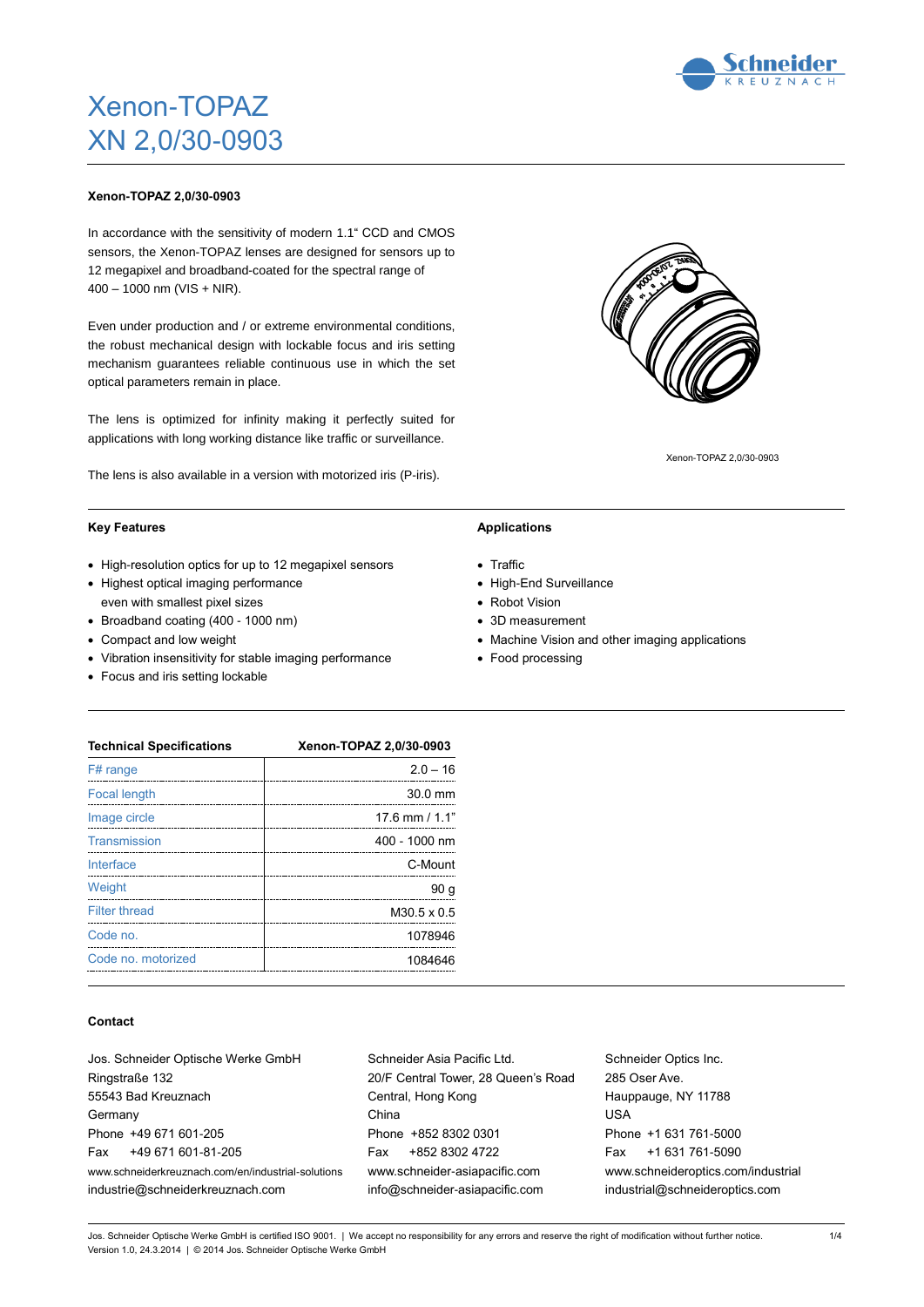

### Xenon-TOPAZ 2,0/30-0903

 $10$ 



|                                             | Xenon-TOPAZ 2,0/30 $(λ = 555 nm)$ |
|---------------------------------------------|-----------------------------------|
| $f' = 30.0$ mm                              | $\beta'_{\rm P} = 1.37$           |
| $\varnothing_{\text{FP}} = 15.0 \text{ mm}$ | $S_{FP} = 17.05$ mm               |
| $S_F = 14.1$ mm                             | $S_{AP} = -26.81$ mm              |
| HH' = -11.8 mm                              | $\sqrt{5}d = 29.16$ mm            |

#### **Relative Illumination**

The relative illumination is shown for the given F-Numbers over the field of the sensor and referenced to the center of the sensor.

### **Distortion**

Distortion is shown for the given magnification of  $\beta' = 0$ . Positive values indicate pincushion distortion and negative values barrel distortion.

#### **Transmittance**

Relative spectral transmittance is shown with reference to wavelength.



Jos. Schneider Optische Werke GmbH is certified ISO 9001. | We accept no responsibility for any errors and reserve the right of modification without further notice. Version 1.0, 24.3.2014 | © 2014 Jos. Schneider Optische Werke GmbH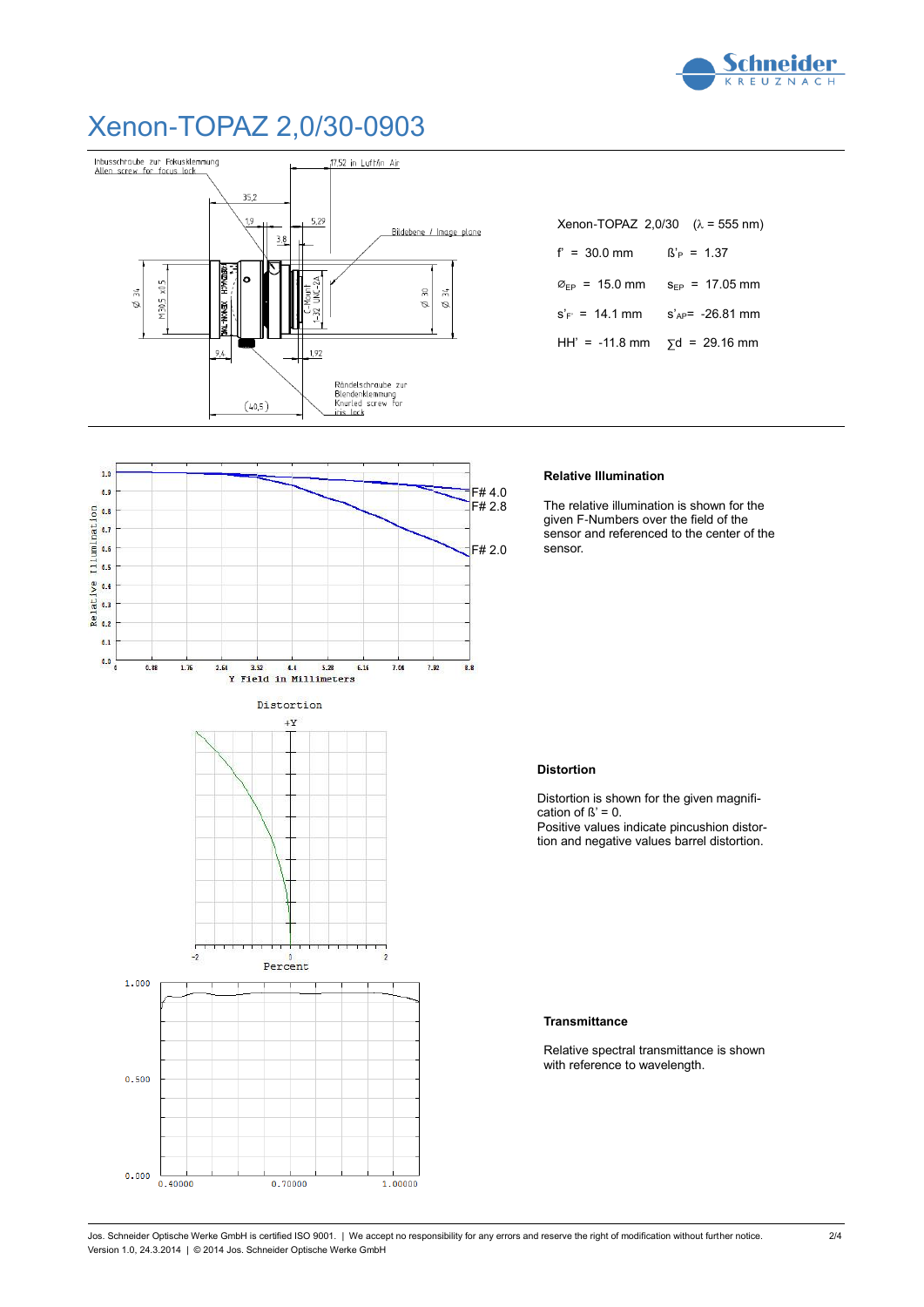

radial tangential

## Xenon-TOPAZ 2,0/30-0903

MTF with reference to image height for visible spectrum

| Wavelength $\lambda$ | 'nml:     | 425  | 475  | 525 | 575  | 625  | 675  |
|----------------------|-----------|------|------|-----|------|------|------|
| Spectral weighting   | [%]:      |      | 17.3 | 217 | 23.2 | 18.9 | 11.6 |
| Spatial frequency R  | $1/mml$ : | 25   | 50   | 75  |      |      |      |
| Image circle         | mm1:      | 17.6 |      |     |      |      |      |